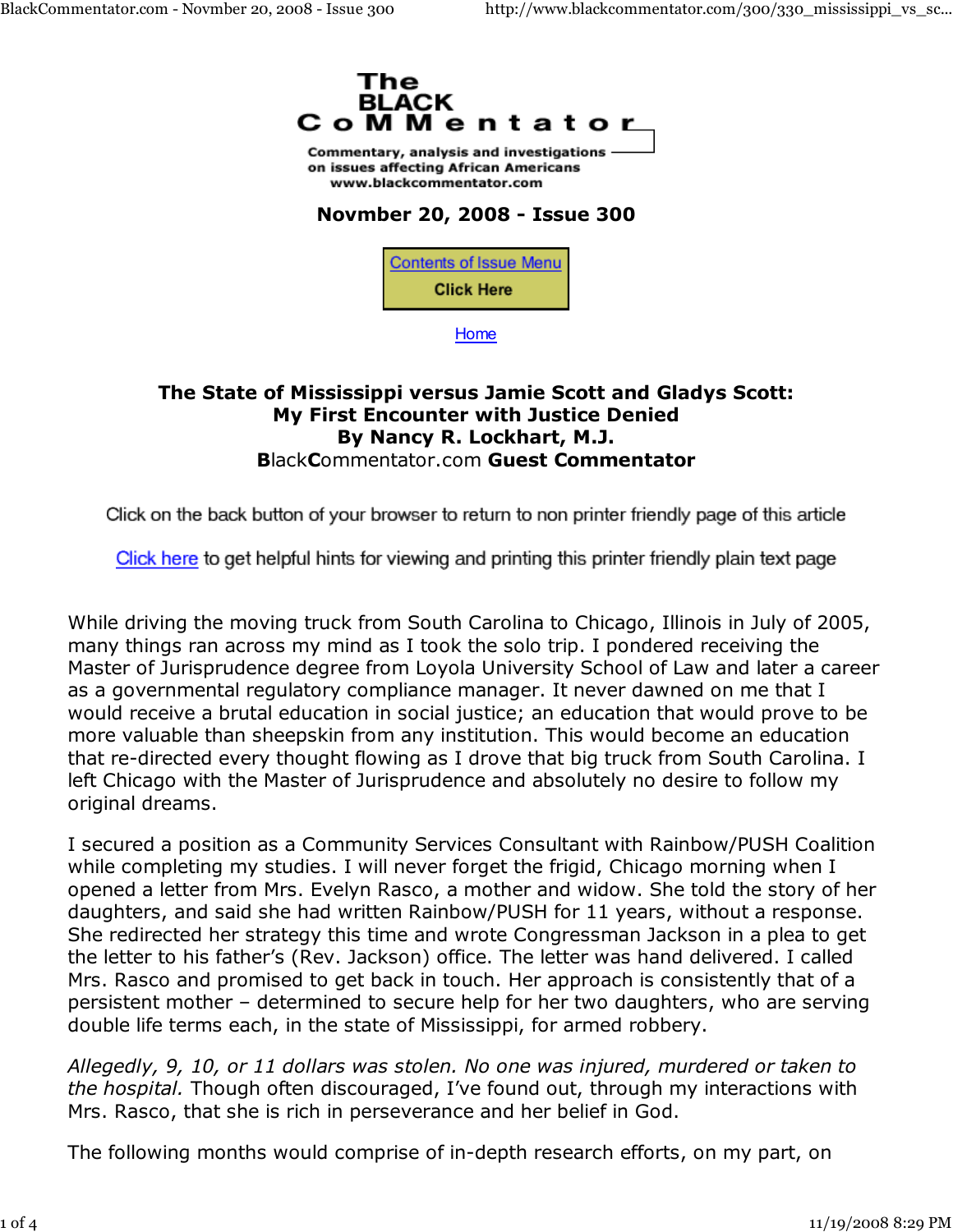behalf of the Scott sisters. After reading the transcripts, as well as other documents, many times, I spoke with various legal experts – one of whom passed away before completely assisting with the case. Subsequently, I was convinced that a grave injustice had been wrought from the judicial bench. This injustice has proven to be the misrepresentation of poor Black women seeking justice in Mississippi's legal system. Justice was denied. I left Chicago with a commitment to somehow free Jamie and Gladys Scott.

The parents of Jamie and Gladys Scott had felt that life for the family would be better in Mississippi than in Chicago. They had left the Chicago South Side and moved to Mississippi. Instead of finding a more peaceful, safe environment, they found a racist town where the white man's spoken word is the law and justice for poor Black people, absent.

On December 24, 1993, Scott County Sheriff's Department arrested the sisters for armed robbery*. In October of 1994, Jamie and Gladys Scott were sentenced to double life terms in prison. That's double sentences each! Neither sister had prior convictions.* Three young Black men confessed to the robbery, but implicated Jamie and Gladys in the crime. The three young men, all related and ranging from ages 14 to 18, confessed to committing the crime. Coercions, threats and promises later led these men to turn state's evidence on the Scott Sisters. The 14-year-old testified that he signed a written statement without an attorney present. He was told that he would be sent up to Parchman Farm – the notorious Mississippi Penitentiary/Plantation – if he did not cooperate. In addition, he was told that he would be "made out of a woman" (raped by men) at Parchman. The 14-year-old witness had spent 10 months in jail and was, at this point, ready to get out. His confession was a condition of entering a plea agreement for strong-armed robbery, which does *not* carry a life sentence. The 14-year-old *never read* the statement. He only signed it.

In 1998, one of the Patrick Men wrote an affidavit telling the truth – that Jamie and Gladys were not involved. The court never heard the affidavit. There are presently three affidavits which state that Gladys and Jamie had nothing to do with this robbery.

According to the Request for Commutation of Sentence and/or Pardon prepared by attorney Chokwe Lumumba, the Scott Sisters challenged their convictions on direct appeal; arguing that there was insufficient evidence to convict them, and the guilty verdict was against the overwhelming weight of evidence, which should exonerate them. The court of appeals found no error and affirmed the convictions on December 17, 1996. As a result, they filed a Petition for Writ of Certiorari to the Supreme Court, which was denied on May 15, 1997. They consequently filed an Application for Leave to File Motion to Vacate Conviction pursuant to the Mississippi Post Conviction Collateral Relief Act. The Supreme Court also denied that application.

The attorneys from the lower court failed to interview and subpoena witnesses for the hearing. The jury never heard the testimony from the victims. Their attorney only called one witness, when there were several. The sisters did not testify on their own behalf, because both their attorneys advised them not to. The attorneys failed to interview and subpoena the witnesses.

The affidavits of 3 witnesses were newly discovered evidence, and were unknown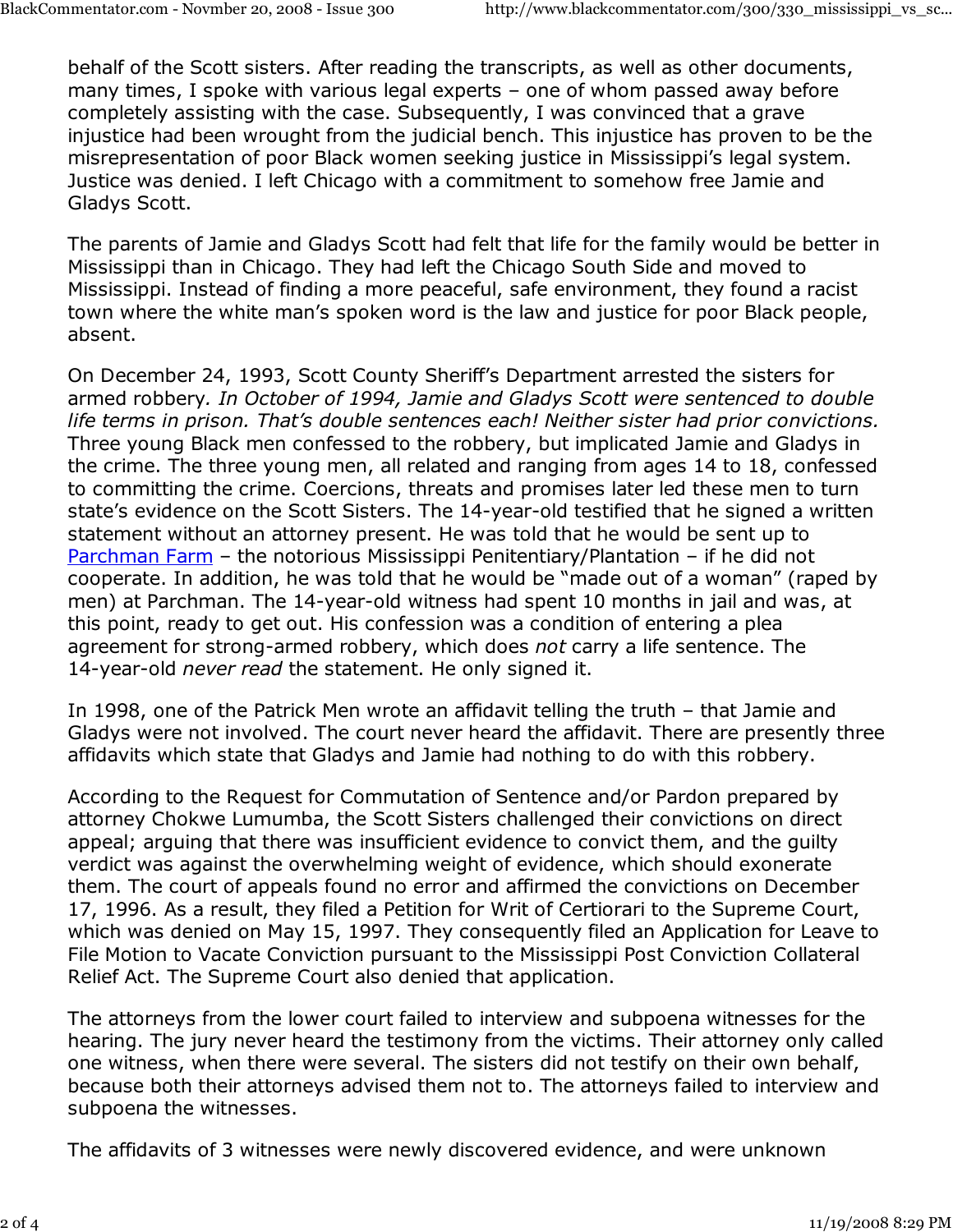during the lower court trial. Attorney Chokwe Lumumba submitted a request for commutation of sentence and pardon to the governor. It was denied.

Gladys and Jamie's older brother is presently serving in Iraq for the US Army, while Americans have wrongfully placed his sisters in prison on double life terms. No one was murdered, injured or taken to the hospital.

Their children have suffered the most from justice denied.

To assist with the struggle for exoneration of the Scott sisters, please visit:

http://www.ipetitions.com/petition/Free-Jamie-Gladys/index.html

http://www.freewebs.com/nlockha/index.htm

http://www.squidoo.com/WRONGFUL-CONVICTION-OF-JAMIE-AND-GLADYS-SCOTT

http://www.scribd.com/doc/5974654/The-Wrongful-Conviction-of-Jamieand-Gladys-Scott

> Click here to comment on any article in this issue or see what others are saying in the

## **The BlackCommentator Readers' Corner Blog**

*BlackCommentator.com Guest Commentator, Nancy Lockhart, is a legal representative and community organizer, living in South Carolina. She has worked tirelessly - for no pay - on the case of two Black females illegally charged and sentenced to double life. Click here to contact Ms. Lockhart.*

| <b>Contents of Issue Menu</b><br><b>Click Here</b> |
|----------------------------------------------------|
| Home                                               |
| Click Here To<br><b>DNTRIBUTE TO BE NOW</b>        |
| Click Here To<br>CONTACT                           |

Your comments are always welcome.

## **e-Mail re-print notice**

If you send us an e-Mail message we may publish all or part of it, unless you tell us it is not for publication. You may also request that we withhold your name.

Thank you very much for your readership.